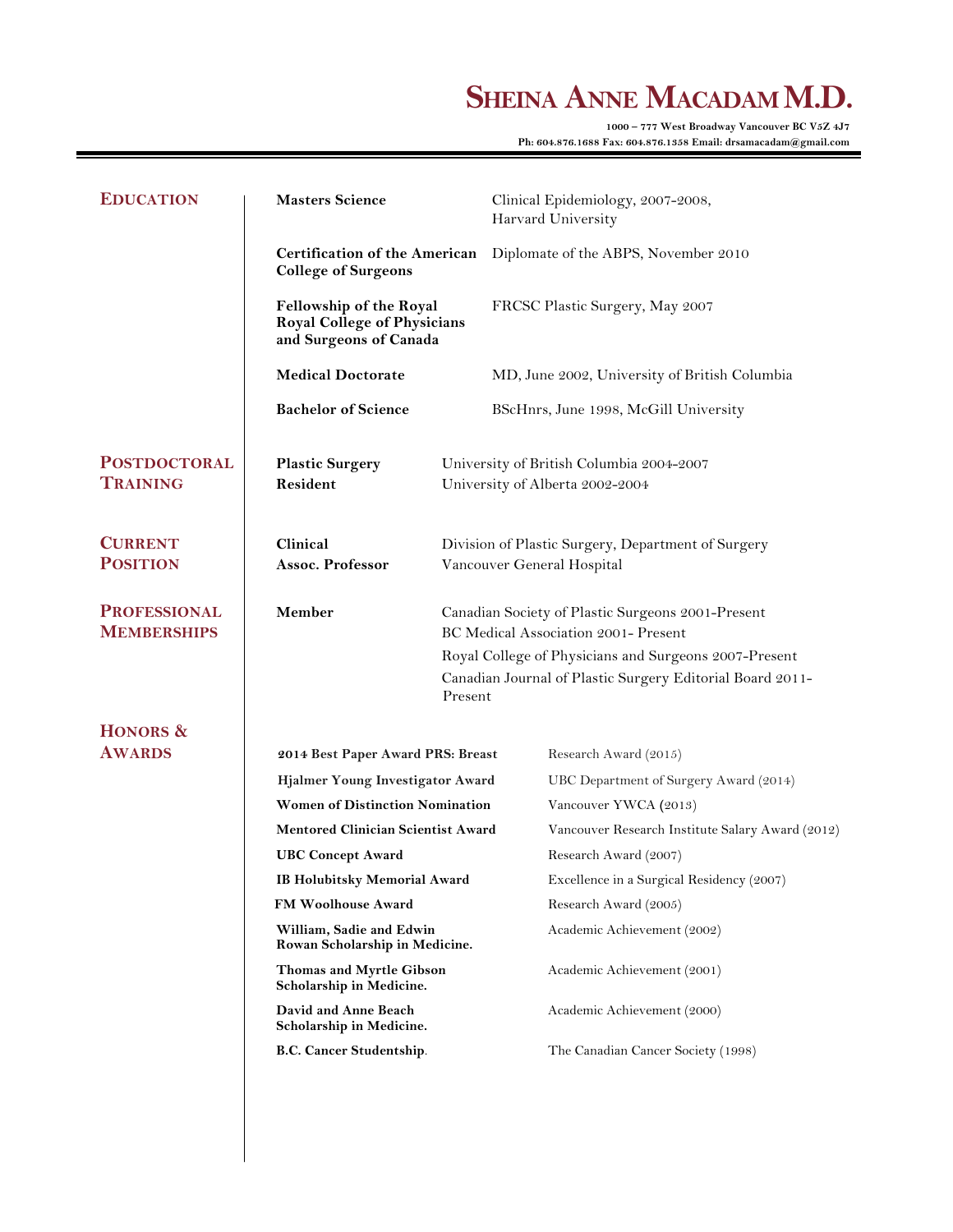## **SHEINA A. MACADAM M.D.** Page 2

| HONORS &              | <b>James McGill Entrance Scholarship</b>                                                                                                                                                                                                                                                                                                                                                                                                                                    |                                                                           | June 1994                                                                                                                                                                                           |  |  |
|-----------------------|-----------------------------------------------------------------------------------------------------------------------------------------------------------------------------------------------------------------------------------------------------------------------------------------------------------------------------------------------------------------------------------------------------------------------------------------------------------------------------|---------------------------------------------------------------------------|-----------------------------------------------------------------------------------------------------------------------------------------------------------------------------------------------------|--|--|
| <b>Awards</b>         | Canada Scholarship Science & Engineering<br>The Provincial Government Award                                                                                                                                                                                                                                                                                                                                                                                                 |                                                                           | June 1994<br>June 1994                                                                                                                                                                              |  |  |
| <b>INSTITUTIONAL/</b> | <b>Mercy Hospital</b>                                                                                                                                                                                                                                                                                                                                                                                                                                                       | Baltimore MD                                                              |                                                                                                                                                                                                     |  |  |
| <b>HOSPITAL</b>       |                                                                                                                                                                                                                                                                                                                                                                                                                                                                             | November 1 2007 – March 1 2008                                            |                                                                                                                                                                                                     |  |  |
| <b>AFFILIATIONS</b>   | Vancouver General                                                                                                                                                                                                                                                                                                                                                                                                                                                           | Vancouver BC                                                              |                                                                                                                                                                                                     |  |  |
|                       | Hospital                                                                                                                                                                                                                                                                                                                                                                                                                                                                    | March 1 2008 - Present                                                    |                                                                                                                                                                                                     |  |  |
| <b>INVITED</b>        |                                                                                                                                                                                                                                                                                                                                                                                                                                                                             |                                                                           |                                                                                                                                                                                                     |  |  |
| <b>PRESENTATIONS</b>  | Macadam SA. (2017) Becoming a Surgeon. Quantum Leaps Conference. SFU, Burnaby, BC, Canada.                                                                                                                                                                                                                                                                                                                                                                                  |                                                                           |                                                                                                                                                                                                     |  |  |
|                       | <b>Macadam SA.</b> (2015) Quality of Life and Patient Reported Outcomes in Breast Cancer Survivors: A<br>Multicenter Comparison of Four Abdominally-Based Autologous Reconstruction Methods. Canadian<br>Society of Plastic Surgery 69th Annual Meeting. Victoria, BC, Canada.                                                                                                                                                                                              |                                                                           |                                                                                                                                                                                                     |  |  |
|                       | Macadam SA. (2015) Quality of Life and Patient Reported Outcomes in Breast Cancer Survivors: A<br>Multicenter Comparison of Four Abdominally-Based Autologous Reconstruction Methods. American<br>Society of Plastic Surgery The Meeting. Boston, MA, USA.                                                                                                                                                                                                                  |                                                                           |                                                                                                                                                                                                     |  |  |
|                       | Macadam SA. (2015) Quality of Life and Patient Reported Outcomes in Breast Cancer Survivors: A<br>Multicenter Comparison of Four Abdominally-Based Autologous Reconstruction Methods. UBC Chung<br>Research Day. Vancouver, BC, Canada.                                                                                                                                                                                                                                     |                                                                           |                                                                                                                                                                                                     |  |  |
|                       | <b>Macadam SA.</b> (2015) Becoming a Surgeon. Career Day, York House School. Vancouver, BC, Canada.<br>Macadam SA. (2014) Breast Reconstruction: State of the Art. Surgical Oncology Network Fall Meeting.<br>Vancouver BC, Canada.                                                                                                                                                                                                                                         |                                                                           |                                                                                                                                                                                                     |  |  |
|                       |                                                                                                                                                                                                                                                                                                                                                                                                                                                                             |                                                                           |                                                                                                                                                                                                     |  |  |
|                       | Macadam SA. (2014) Implants and Breast Reconstruction: Past, Present and Future. Canadian Society of<br>Plastic Surgery 68th Annual Meeting. Montreal, QC, Canada.<br><b>Macadam SA.</b> (2013) Direct-to-implant single stage immediate breast reconstruction with acellular dermal<br>matrix: predictors of failure. Northwest Society of Plastic Surgery Annual Meeting. Maui, HI, USA.                                                                                  |                                                                           |                                                                                                                                                                                                     |  |  |
|                       |                                                                                                                                                                                                                                                                                                                                                                                                                                                                             |                                                                           |                                                                                                                                                                                                     |  |  |
|                       | Macadam SA. (2011) Direct-to-Implant Breast Reconstruction Using AlloDerm: A Cost Analysis. Lifecell<br>Symposium International Plastic and Reconstructive Surgery Meeting. Vancouver, BC, Canada.                                                                                                                                                                                                                                                                          |                                                                           |                                                                                                                                                                                                     |  |  |
|                       | <b>Macadam SA.</b> (2010) Body Augmentation: The Allure of the Hourglass Figure. Body Worlds Exhibition.<br>Vancouver, BC, Canada.<br>Macadam SA. (2010) Nipple-Sparing Mastectomy and Immediate Reconstruction in Locally Advanced<br>Breast Cancer Patients. British Columbia Breast Tumor Group Meeting. Vancouver, BC, Canada.<br>Macadam SA (2010) DIEP Breast Reconstruction: A Critical Review of 100 Cases. Plastic Surgery Grand<br>Rounds. Vancouver, BC, Canada. |                                                                           |                                                                                                                                                                                                     |  |  |
|                       |                                                                                                                                                                                                                                                                                                                                                                                                                                                                             |                                                                           |                                                                                                                                                                                                     |  |  |
|                       |                                                                                                                                                                                                                                                                                                                                                                                                                                                                             |                                                                           |                                                                                                                                                                                                     |  |  |
|                       | Macadam SA. (2010) Alloderm in Post-Mastectomy Alloplastic Breast Reconstruction. Dollars and<br>Cents: The UBC Experience. Lifecell Canadian Breast Reconstruction Forum. Whistler, BC, Canada.                                                                                                                                                                                                                                                                            |                                                                           |                                                                                                                                                                                                     |  |  |
|                       |                                                                                                                                                                                                                                                                                                                                                                                                                                                                             | Canadian Society of Plastic Surgeons Annual Meeting. Kelowna, BC, Canada. | Macadam SA. (2009) Patient Satisfaction and Quality of Life Following Alloplastic Breast<br>Reconstruction: A Comparison of Patient-Reported Outcomes Amongst Saline and Silicone Recipients.       |  |  |
|                       | Macadam SA. Paradigm Shift: Drafting a New Blueprint for Research. Plastic Surgery Grand Rounds.<br>Vancouver, BC, Canada.<br>Macadam SA. (2008) Simple decompression versus Anterior Transpositon for Cubital Tunnel Syndrome:<br>A Meta-Analysis. Northwest Society of Plastic Surgery Annual Meeting. HI, USA.                                                                                                                                                           |                                                                           |                                                                                                                                                                                                     |  |  |
|                       |                                                                                                                                                                                                                                                                                                                                                                                                                                                                             |                                                                           |                                                                                                                                                                                                     |  |  |
|                       |                                                                                                                                                                                                                                                                                                                                                                                                                                                                             |                                                                           | Macadam SA (2007) Subfascial versus Subpectoral Breast Augmentation: Is There a Difference in Rate<br>of Capsular Contracture? Northwest Society of Plastic Surgery Annual Meeting. Lanai, HI, USA. |  |  |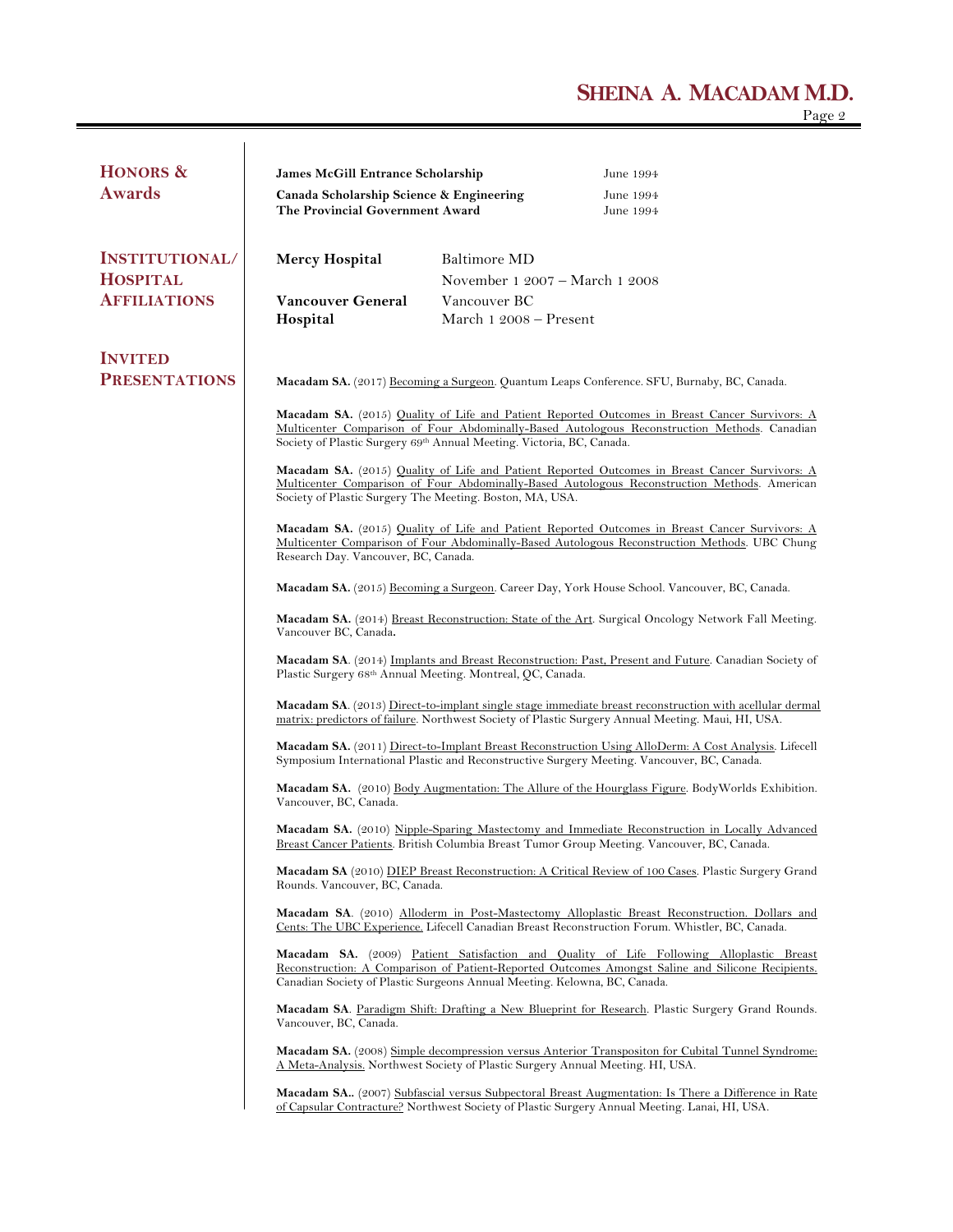## **SHEINA A. MACADAM M.D.** Page 3

| <b>INVITED</b><br><b>PRESENTATIONS</b>                | Macadam SA. (2006) Fat Necrosis Rates in Free TRAM Flap Breast Reconstruction: Incidence<br>Rates Using the Thoracodorsal and Internal Mammary Recipient Vessels. Resident's Corner.<br>Canadian Society of Plastic Surgeons Annual Meeting. Quebec City, PQ, Canada.                                                             |  |  |  |
|-------------------------------------------------------|-----------------------------------------------------------------------------------------------------------------------------------------------------------------------------------------------------------------------------------------------------------------------------------------------------------------------------------|--|--|--|
|                                                       | <b>Macadam SA.</b> (2005) The Plastic Surgery Workforce Survey: Interpretation and Implications.<br>Resident's Corner. Caadian Society of Plastic Surgeons Annual Meeting. Nanaimo, BC, Canada.                                                                                                                                   |  |  |  |
|                                                       | Macadam SA. (2004) Periprosthetic Nontuberculous Infection in Two Canadian Centres. A<br>Retrospective Case Series and Review of the Literature. Resident's Corner. Canadian Society of<br>Plastic Surgeons Annual Meeting. Hamilton, ON, Canada.                                                                                 |  |  |  |
|                                                       | Macadam SA. (2003) Retrospective Case Review of Capsular Contracture After Two-stage Breast<br>Reconstruction. Does Colonizaton of the Tissue Expander Pocket Correlate With Subsequent<br>Implant Capsular Contracture? Resident's Corner. Canadian Society of Plastic Surgeons Annual<br>Meeting. Whistler, B.C., Canada.       |  |  |  |
| <b>PEER</b><br><b>REVIEWED</b><br><b>PUBLICATIONS</b> | Lennox PA, Bovill E, Macadam SA. Evidence-Based Medicine: Alloplastic Breast Reconstruction.<br><i>Plast Reconstr Surg.</i> 140(1):94e-108e 2017.                                                                                                                                                                                 |  |  |  |
|                                                       | Macadam SA., Bovill E, Buchel E, Lennox PA Evidence-Based Medicine: Autologous Breast<br>Reconstruction. Plast Reconstr Surg. 139(1):204e-229e 2017.                                                                                                                                                                              |  |  |  |
|                                                       | Knox ADC, Ho AL, Hynes S, Tashakkor Y, Leung L, Park Y, Macadam SA, Bowman C. <u>A Review of</u><br><u>Subcutaneous Mastectomies and Male Chest Contouring in Female to Male Transgendered Patients</u><br>$-$ The UBC Experience Plast Reconstr Surg 139(6):1260e-1272e 2017.                                                    |  |  |  |
|                                                       | Macadam SA., Zhong T, Lennox PA et al. Quality of Life and Patient Reported Outcomes in<br>Breast Cancer Survivors: A Multicenter Comparison of Four Abdominally-Based Autologous<br>Reconstruction Methods Plast Reconstr Surg. 137(3):758-71 2016.                                                                              |  |  |  |
|                                                       | Knox ADC, Ho AL, Tashakkor Y, Lennox PA, Van Laeken N, Macadam SA. Comparison of<br><u>Outcomes Following Autologous Breast Reconstruction using the DIEP and Pedicled TRAM Flap:</u><br><u>A 12 Year Clinical Retrospective Study and Literature Review Plast Reconstr Surg Jul:138(1):16-28</u><br>2016.                        |  |  |  |
|                                                       | Song D, Slater KN, Lennox P, Van Laeken N, Zhong T, Hazen A, Vidal DC, Pusic A, Macadam<br><b>SA.</b> Autologous Breast Reconstruction In women Over vs. Under 65 Years of Age: A Multi-Centre<br>Analysis Ann Plast Surg. 76(2):155-63 2016.                                                                                     |  |  |  |
|                                                       | Abedi N, Knox A, Ho AL, Tashakkor Y, Omeis T, Van Laeken N, Lennox PA, Macadam SA. Predictors of<br>Mastectomy Flap Necrosis in Patients Undergoing Immediate Breast Reconstruction. Ann Pl Surg<br>76(6):629-34 2016.                                                                                                            |  |  |  |
|                                                       | Gdalevitch P, Van Laeken N, Bang J, Ho AL, Bovill E, Lennox PA, Macadam SA. Effects of<br>Nitroglycerin Ointment on Mastectomy Flap Necrosis in Immediate Breast Reconstruction: A<br>Randomized Controlled-Trial. Plast Reconstr Surg 135(6):1530-1539 2015.                                                                     |  |  |  |
|                                                       | Matros E, Albornoz CR, Razdan S, Macadam SA, Ro T, Cordeiro PG, Mehrara BJ, McCarthy CM,<br>Disa JJ, Pusic AL. Cost-Effectiveness Analysis of Implants vs. Autologous Perforator Flaps Using<br>the BREASTO. Plast Reconstr Surg. 135(4):937-946 2015.                                                                            |  |  |  |
|                                                       | Genoway K, Leung L, Tyldesley S, Knox A, Macadam SA. Effects of Chemotherapy and<br>Radiotherapy on Outcomes in Immediate vs Delayed Autologous Breast Reconstruction (Submitted<br>$J$ Clin Onc)                                                                                                                                 |  |  |  |
|                                                       | Albornoz CR. Matros E. McCarthy CM. Klassen A. Cano SJ. Alderman AK. VanLaeken N. Lennox<br>P. Macadam SA. Disa JJ. Mehrara BJ. Cordeiro PG. Pusic AL. Implant breast reconstruction and<br>radiation: a multicenter analysis of long-term health-related quality of life and satisfaction. Ann<br>Surg Onc. 21(7):2159-64, 2014. |  |  |  |
|                                                       | Gdalevitch P, Ho AL, Genoway K, Alvrtsyan H, Bovill E Lennox P, Van Laeken N, Macadam SA.<br>Direct-to-Implant Single-Stage Immediate (DISSI) Breast Reconstruction with Acellular Dermal<br>Matrix: Predictors of Failure Plast Reconstr Surg 133(6):738-747e 2014.                                                              |  |  |  |
|                                                       | Ho A, Tyldesley S, Macadam SA, Lennox PA. Postmastectomy Radiation Therapy after Immediate<br>Two-Stage Tissue Expander/Implant Breast Reconstruction: A University of British Columbia<br>Perspective Plast Reconstr Surg 134(1):1e-10e 2014.                                                                                    |  |  |  |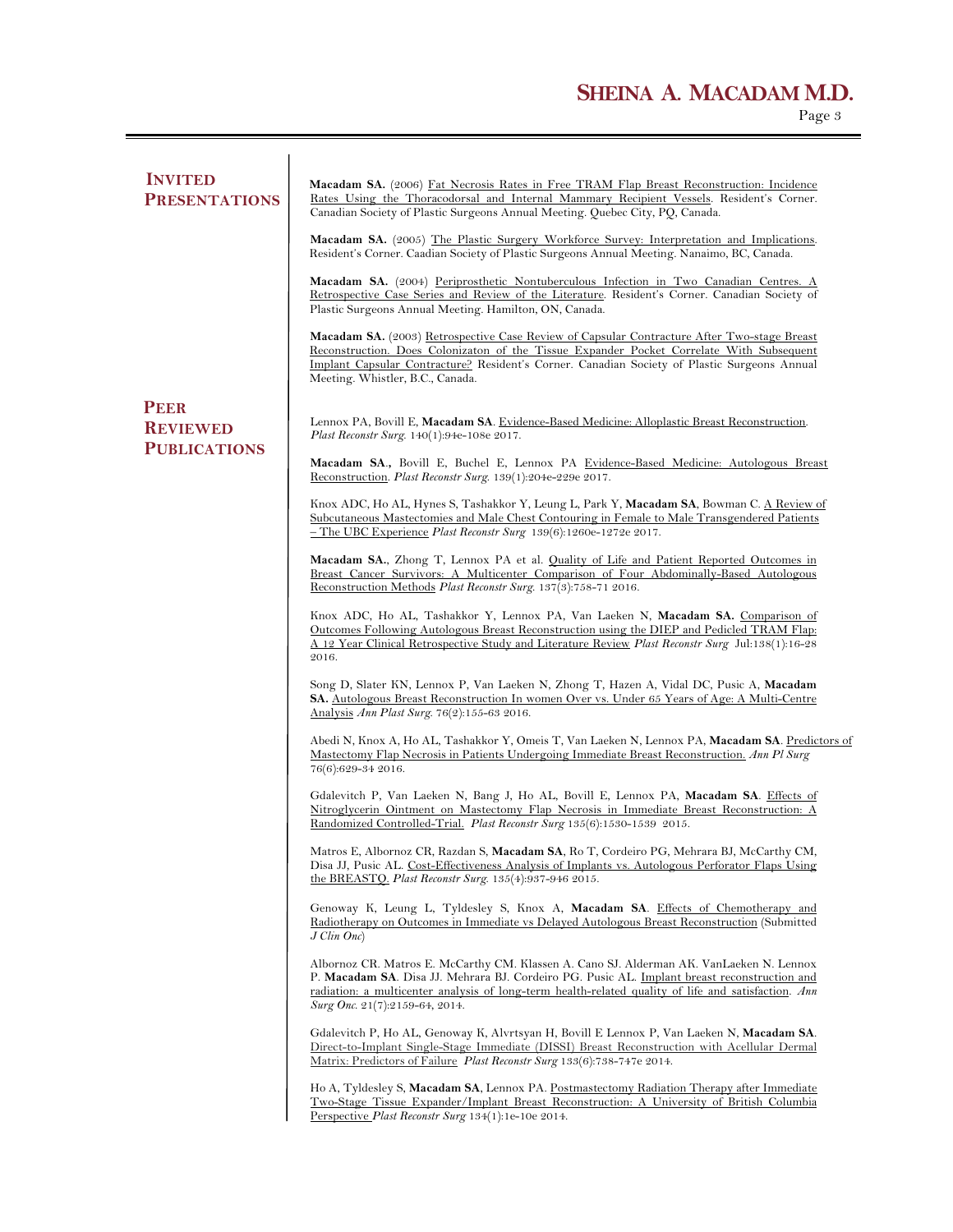**PEER REVIEWED PUBLICATIONS** Zhong T, Bagher S, Kunaal J, Delong Z, O'Neill A, **Macadam SA**, Butler K, Hofer S, Pusic A, Metcalfe K. The Influence of Dispositional Optimism on Decision Regret to Undergo Major Reconstructive Surgery *J Surg Onc*. 108(8):526-30 2013. **Macadam SA**, Ho Al, Lennox PA, et al. Patient Satisfaction and Health-Related Quality of Life Following Breast Reconstruction : A Comparison of Patient-Reported Outcomes Amongst Shaped Cohesive Gel and Round Silicone Implant Recipients *Plast Reconstr Surg* 131(3):431-41 2013. **Macadam SA**, Lennox PL. Acellular Dermal Matrices: Use in Reconstructive and Aesthetic Breast Surgery (Review) *Can J of Plast Surg* 20(2):75-89 2012. Jansen LA, Hynes SL, **Macadam SA**, et al. Reduced Length of Stay for Burn Patients Following a Change in Practice Guidelines: Financial Implications *J Burn Care Res* 33(6): 275-79 2012. Tashakkor Y, **Macadam SA**. Lower Extremity Anterior Compartment Syndrome Complicating Bilateral Mastectomy and Immediate Breast Reconstruction: A Case Report and Review of Literature *Can J of Plast Surg* 20(2):103-106 2012. **Macadam SA**, Lennox PA. Acellular Dermal Matrices: Economic Considerations in Reconstructive and Aesthetic Breast Surgery *Clinics in Plastic Surgery* 39(2) 2012. Lefaivre KA, Slobogean G, Valeriote J, O'Brien PJ, **Macadam SA**. Reporting and Interpretation of the Functional Outcomes After the Surgical Treatment of Disruptions of the Pelvic Ring: A Systematic Review *J Bone Joint Surg Br* 94(4). 2012. Ho A, Lennox P, **Macadam SA**, Tyldesley S. Skin-Sparing Mastectomy and Immediate Autologous Breast Reconstruction in Locally Advanced Breast Cancer Patients: A UBC Perspective *Ann Surg Onc* 19:892-900 2012*.*  Jansen L, **Macadam SA**. The Use of AlloDerm in Post-Mastectomy Alloplastic Breast Reconstruction: A Systematic Review. *Plast Reconstr Surg* 127(6) 2011. Jansen L, **Macadam SA**. The Use of AlloDerm in Post-Mastectomy Alloplastic Breast Reconstruction: A Cost Analysis. *Plast Reconstr Surg* 127(6) 2011. Kropf N, Macadam SA, McCarthy C, Disa JL, Pusic AL, Da Lio A, Crisera C, Mehrara BJ. *Influence* of the recipient vessel on fat necrosis after breast reconstruction with a free transverse rectus abdominis myocutane flap. *J Plast Surg & Hand Surg*. 44(2) 2010. **Macadam SA,** Ho A, Lennox P, Pusic A. Patient Satisfaction and Quality of Life Following Alloplastic Breast Reconstruction: A Comparison of Patient-Reported Outcomes Amongst Saline and Silicone Recipients. *Plast Reconstr Surg*. 125 (3) 2010. Yau FM, Macadam SA, Kuusk UA et al. The Surgical Management of Granulomatous Mastitis. Annals of Plastic *Surgery 64(1) 2010.*  **Macadam SA**, Bezuhly M, Lefaivre KA. Outcomes Measures Used to Assess Results After Surgery for Cubital Tunnel Syndrome: A Systematic Review of the Literature. *Journal of Hand Surgery (Am) 34(8) 2009.*  Lefaivre KA, **Macadam SA**, Davidson DJ *et al.* Length of Stay, Mortality, Morbidity and Delay to Surgery in Hip Fractures. *Journal of Bone & Joint Surgery (Br)* 91B(7) 2009*.*  **Macadam SA**, Gandhi R, Bezuhly M *et al*. Simple decompression versus Anterior Transpositon for Cubital Tunnel Syndrome: A Meta-Analysis. *Journal of Hand Surgery* (Am). 33(8) 2008. **Macadam SA**, Kennedy S., Anzarut A, *et al*. The Plastic Surgery Workforce Survey: Interpretation and Implications *Plastic & Reconstructive Surgery* 119(7) 2007. **Macadam SA**, Mehling BM, Dufton JA, *et al*. Periprosthetic Nontuberculous Infection in Two Canadian Centres. A Retrospective Case Series and Review of the Literature *Plastic & Reconstructive Surgery* 119(1) 2007. **Macadam SA**, Clugston PA, Germann ET. Retrospective Case Review of Capsular Contracture After Two-Stage Breast Reconstruction. Does Colonizaton of the Tissue Expander Pocket Correlate With Subsequent Implant Capsular Contracture? *Annals of Plastic Surgery* 53(5) 2004. **Macadam SA**, Cimolai N. Anti-Mycoplasma Pneumoniae Secretory Antibody in Human Breast Milk. *Diagnostic Microbiology and Infectious Disease*. 43 2002. Wong FMP, **Macadam SA**, Kim A, *et al*. A Lipid-Based Delivery System for Antisense Oligonucleotides Derived From a Hydrophobic Complex. *Journal of Drug Targeting.* 10(8) 2002.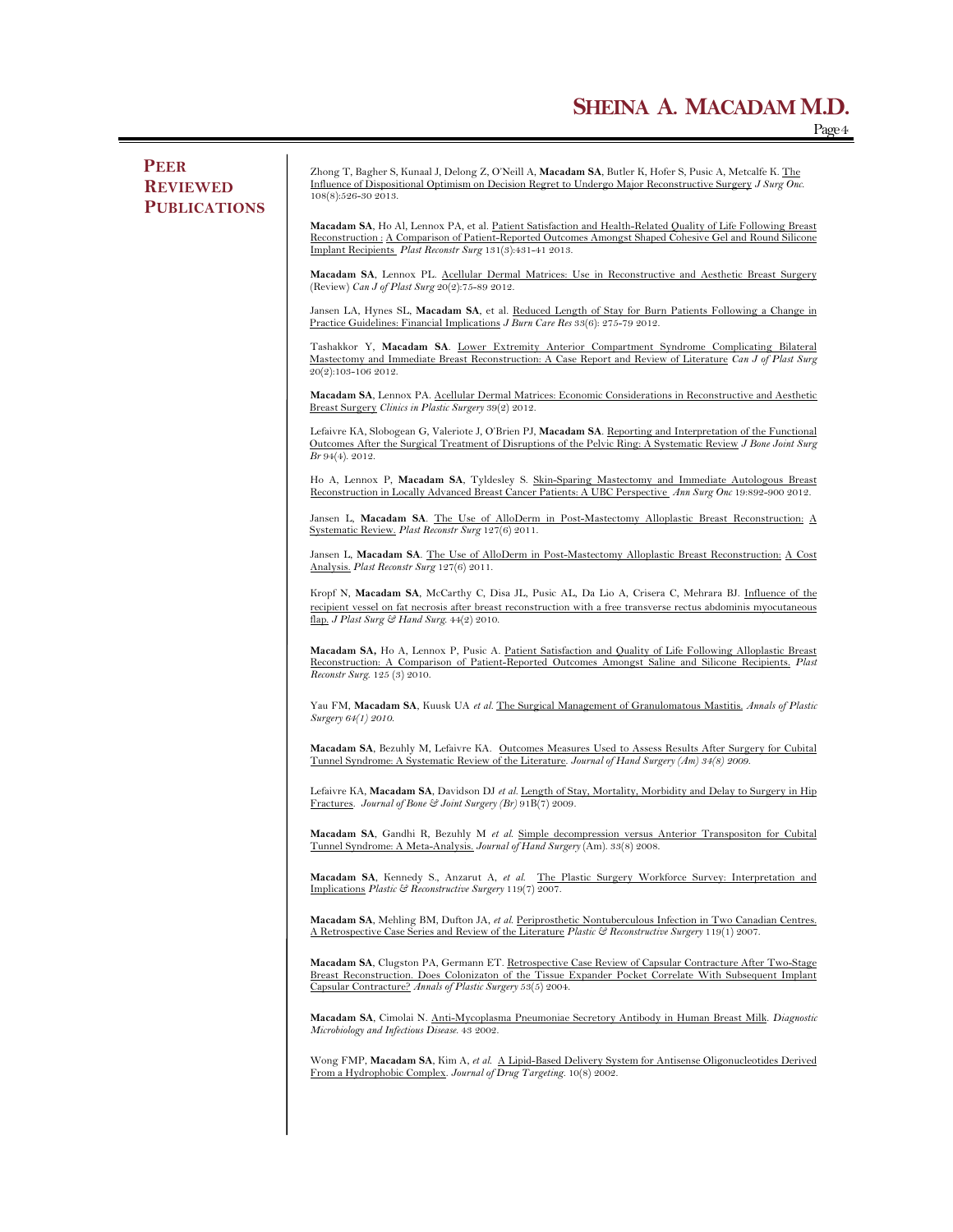### **SHEINA A. MACADAM M.D.**

| <b>WORK IN</b><br><b>PROGRESS</b> | Bovill E, Macadam SA. Breast Reconstruction in the BRCA+ Patient: Does Breast<br>Reconstruction Increase Wait Time to Prophylactic Mastectomy?<br>Ho A, Macadam SA, Lennox PA. The Use of Botulinum Toxin-A in Two-stage Tissue<br>Expander/Implant Reconstruction - A Randomized Controlled Trial.<br>Seal S, Martin M, Lennox PA, Macadam SA. Preoperative and Postoperative<br>Assessment of Rectus Abdominis Muscle Size and Function Following Deep Inferior<br>Epigastric Perforator (DIEP) Surgery<br>Zhong T, Brown M, Hofer S, Semple J, Macadam SA et al. One-stage Breast<br>Reconstruction Using Dermal Matrix/Implant Versus Two-stage Expander/Implant<br>Reconstruction.                                                                                                                                                                                                                                                                                                                                                                                                                                                                                                                                                                                                                                                                                                                                                                                                                                                                                                                                                                                                                                                                                                                                                               |
|-----------------------------------|-------------------------------------------------------------------------------------------------------------------------------------------------------------------------------------------------------------------------------------------------------------------------------------------------------------------------------------------------------------------------------------------------------------------------------------------------------------------------------------------------------------------------------------------------------------------------------------------------------------------------------------------------------------------------------------------------------------------------------------------------------------------------------------------------------------------------------------------------------------------------------------------------------------------------------------------------------------------------------------------------------------------------------------------------------------------------------------------------------------------------------------------------------------------------------------------------------------------------------------------------------------------------------------------------------------------------------------------------------------------------------------------------------------------------------------------------------------------------------------------------------------------------------------------------------------------------------------------------------------------------------------------------------------------------------------------------------------------------------------------------------------------------------------------------------------------------------------------------------|
| <b>RESEARCH</b><br><b>SUPPORT</b> | Granting Agency: CIHR<br>Project Title: "Development of a national Quality Improvement Program in Postmastectomy Breast<br>Reconstruction to Optimize Patient-Centred Experience"<br>Role: Program Expert. Principle Investigator: Dr T Zhong.<br>Amount: \$860,000 01/2016-06/2018.<br>Granting Agency: Canadian Society of Plastic Surgery Education Foundation<br>Project Title: "Effects of Nitroglycerin Ointment on Mastectomy Flap Necrosis in Immediate<br>Alloplastic Breast Reconstruction: A Randomized Controlled-Trial"<br>Role: Co-investigator. Principle Investigator: Dr P Gdalevitch.<br>Amount: \$10,000 06/2013-06/2014.<br>Granting Agency: Canadian Breast Cancer Foundation<br>Project Title: "Breast Reconstruction in the BRCA+ Patient: Does Breast Reconstruction<br>Increase Wait Time to Prophylactic Mastectomy?"<br>Role: Co-investigator. Principle Investigator: Dr E Bovill.<br>Amount: \$80,000 06/2013-06/2014.<br>Granting Agency: Canadian Breast Cancer Foundation<br>Project Title: "The Use of Botulinum Toxin-A in Two-stage Tissue Expander/Implant<br>Reconstruction"<br>Role: Co-investigator. Principle Investigator: Dr A Ho.<br>Amount: \$137,000 06/2011-06/2013.<br>Granting Agency: Canadian Breast Cancer Foundation Research<br>Project Title: "Quality of Life and Patient Reported Outcomes of Reconstruction in Breast<br>Cancer Survivors"<br>Role: Principal Investigator.<br>Amount: \$115,000 11/2010-11/2013.<br>Granting Agency: University of British Columbia Center for Surgical Excellence<br>Project Title: "Measuring Patient Satisfaction and Health-Related quality of Life Following<br>Breast Reconstruction: A comparison of Patient-reported outcomes among saline and silicone<br>implant recipients".<br>Role: Principle Investigator.<br>Amount: \$5000 09/2008-09/2009. |